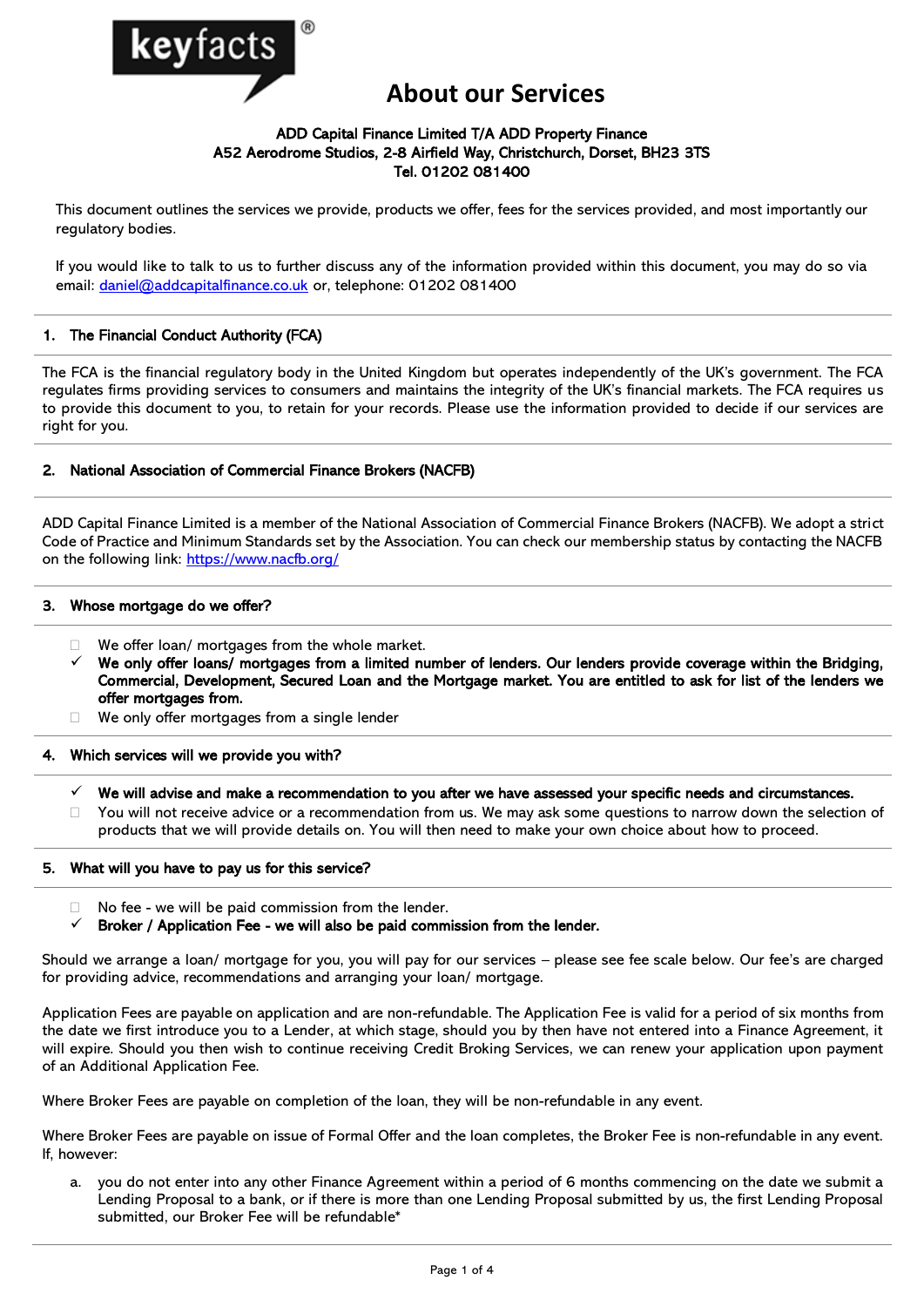

b. within the period referred to as above, you accept a Finance Offer and enter into a Finance Agreement but exercise a right to withdraw under section 66A of the Consumer Credit Act 1974 or a right to cancel under section 69 of the Consumer Credit Act 1974 our Broker Fee will be refundable\*

\*If either point a or b as above applies, then the refund shall be paid by us within 30 days of the end of the period referred to in point a and b.

You will also be required to pay for any legal/ valuation costs associated with your loan/ mortgage.

You will receive an Agreement in Principle/ European Standardised Information Sheet when considering a particular loan/ mortgage. This document will outline all fees payable in relation to that loan. You are entitled to request confirmation of all fees payable prior to receiving the Agreement in Principle/ European Standardised Information Sheet should you wish.

We may receive Commission from the Lender as well as receiving fees separately from you; for the avoidance of doubt, these sums are subject to the terms of our arrangement with the Lender who pays that Commission.

You are aware that we are required to disclose the nature of Commission in our communications, as well as when making a recommendation to you. The existence and nature of Commission arrangements where the Commission varies depending on the Lender, product or other permissible factors will always be disclosed. The disclosure will also cover how the arrangements could affect our recommendations to you. Such disclosures will be made in our Suitability Letter issued to you.

| Fee Type                         | Amount                                               | <b>When Payable</b>   |
|----------------------------------|------------------------------------------------------|-----------------------|
| 1st Charge Residential Mortgages |                                                      |                       |
| <b>Application Fee</b>           | £295                                                 | Application           |
| <b>Broker Fee</b>                | £995 (Deals up to £99,999)<br>£0 (Deals £100,000+)   | Completion            |
| 2 <sup>nd</sup> Charge Mortgages |                                                      |                       |
| <b>Application Fee</b>           | <b>NONE</b>                                          | N/A                   |
| <b>Broker Fee</b>                | £1,495 (Deals up to £49,999)<br>£2,495 (Deals £50k+) | Completion            |
| Buy to Let                       |                                                      |                       |
| <b>Application Fee</b>           | £295                                                 | Application           |
| <b>Broker Fee</b>                | 1% of Loan Advance - minimum £1k                     | Issue of Formal Offer |
| <b>Commercial Mortgages</b>      |                                                      |                       |
| <b>Application Fee</b>           | £495                                                 | Application           |
| <b>Broker Fee</b>                | 1% of Loan Advance - minimum £1k                     | Issue of Formal Offer |
| <b>Bridging Loans</b>            |                                                      |                       |
| <b>Application Fee</b>           | £495                                                 | Application           |
| <b>Broker Fee</b>                | 1% of Loan Advance - minimum £1k                     | Issue of Formal Offer |
| <b>Development Finance</b>       |                                                      |                       |
| <b>Application Fee</b>           | £495                                                 | Application           |
| <b>Broker Fee</b>                | 1% of Loan Advance - minimum £1k                     | Issue of Formal Offer |

All Fee's, as identified within the table above, are NON-REFUNDABLE.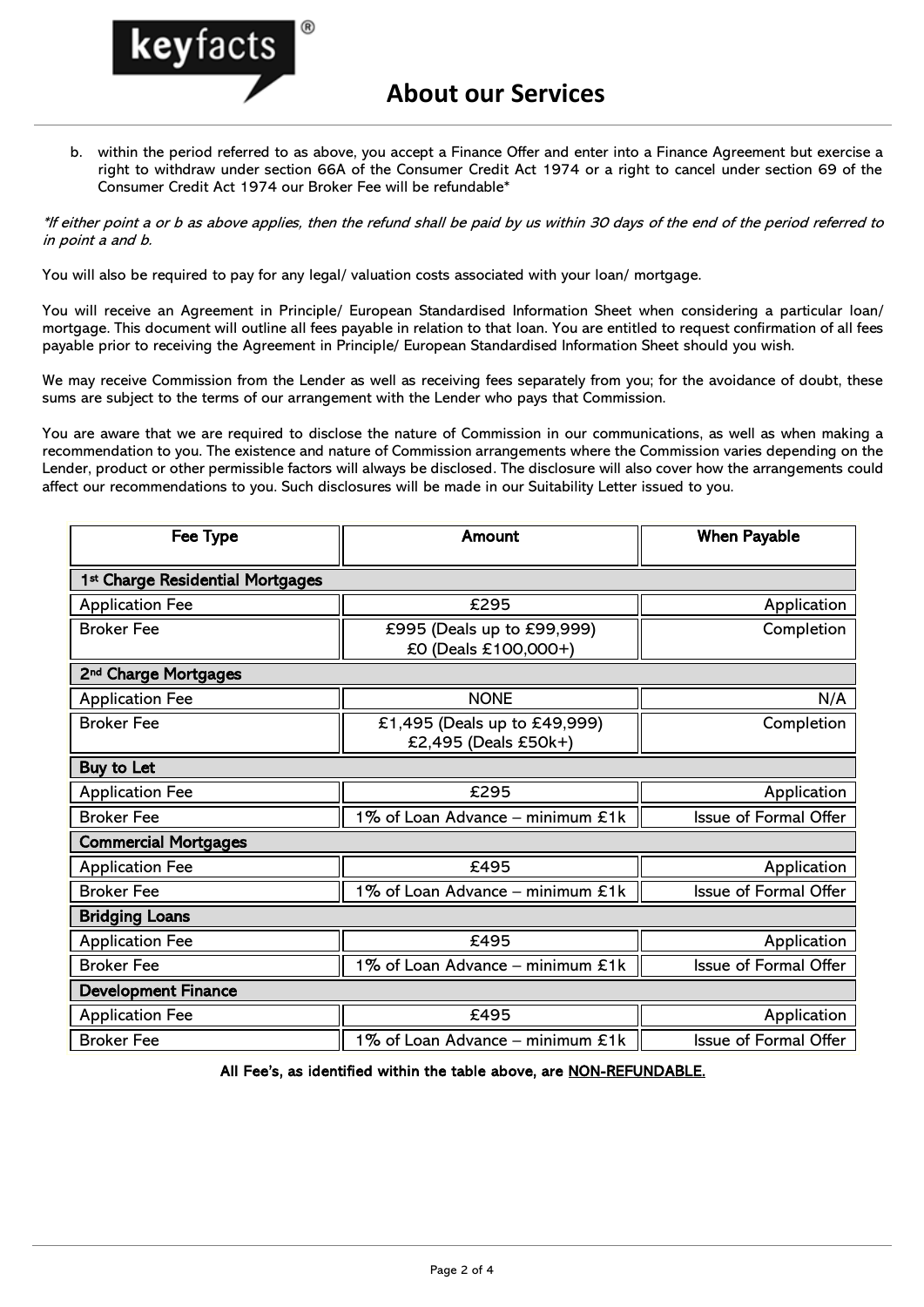

# c. Who regulates us?

The FCA is the independent watchdog that regulates financial services. This document is designed by the FCA to be given to consumers, considering buying certain financial products, to decide if our services are right for you.

ADD Property Finance is a Trading Style of ADD Capital Finance Limited, registered at 6 Potters Place, Verwood, Dorset, BH31 6AF. Company Register number 05418551. ADD Capital Finance Limited is Authorised and Regulated by the Financial Conduct Authority. Our FCA Register number is 674671. Our permitted business is advising on and arranging regulated mortgage contracts.

You can check the Financial Services Register by visiting the FCA's website<http://www.fsa.gov.uk/register/home.do> or by contacting the FCA on 0800 111 6768 (freephone) from 8am to 6pm, Monday to Friday (except public holidays), and 9am to 1pm Saturdays.

ADD Capital Finance Limited is a member of the National Association of Commercial Finance Brokers (NACFB). We adopt a strict Code of Practise and Minimum Standards set by the Association. You can check our membership status vis the NACFB website [https://www.nacfb.org](https://www.nacfb.org/)

#### d. What to do if you have a complaint?

If you wish to register a complaint, please contact Daniel Hornblow (Director) via the following:

…in writing: A52 Aerodrome Studios, 2-8 Airfield Way, Christchurch, Dorset, BH23 3TS

- …by phone: 01202 081390
- …by email: [daniel@addcapitalfinance.co.uk](mailto:daniel@addcapitalfinance.co.uk)

A copy of our complaint's procedure is available on our website, and upon request.

If you cannot settle your complaint with us, or, if you are not satisfied with how we have dealt with your complaint, you may be entitled to refer it to the Financial Ombudsman Service.

Address: Financial Ombudsman Service (FOS), Exchange Tower, London, E14 9SR Website: [www.financial-ombudsman.org.uk](http://www.financial-ombudsman.org.uk/) Consumer Helpline: 0800 023 4567 or 0300 123 9123 Switchboard: 0207 964 1000 Fax: 0207 964 1001 Email: [complaint.info@financial-ombudsman.org.uk](mailto:complaint.info@financial-ombudsman.org.uk)

#### e. Are we covered by the Financial Services Compensation Scheme (FSCS)?

The FSCS is the UK's statutory deposit insurance and investors compensation scheme for customers of authorised financial services firms.

We are covered by the FSCS. You may be entitled to compensation from the scheme if we cannot meet our obligations; however, this depends on the type of business and the circumstances of the claim. The FSCS covers regulated transactions only. Further information about the compensation scheme arrangements is available from the FSCS: [www.fscs.org.uk](http://www.fscs.org.uk/)

Mortgage advising and arranging is covered up to a maximum limit of £50,000.

# f. Data Protection / Privacy Policy Overview

You will be provided with a copy of our full GDPR & Privacy Policy documents upon initial engagement – copies of these documents can also be found on our website: www.addpropertyfinance.co.uk

The Information you have provided us is subject to the Data Protection Act – information obtained will be held and kept in a secure, private and confidential manner. You confirm that you consent to us, or any company associated with us, processing both manually and by electronic means your personal data for the purpose of providing advice, administration and management. Your information may be passed to third parties to assist with the mortgage application process. The information shall be processed fairly and lawfully and will only be processed for a legitimate purpose. Steps will be taken to ensure that the information is accurate, kept up to date and only retained for as long as it is relevant. Measures will also be taken to safeguard against unauthorised or unlawful processing and accidental loss, destruction, or damage to the data.